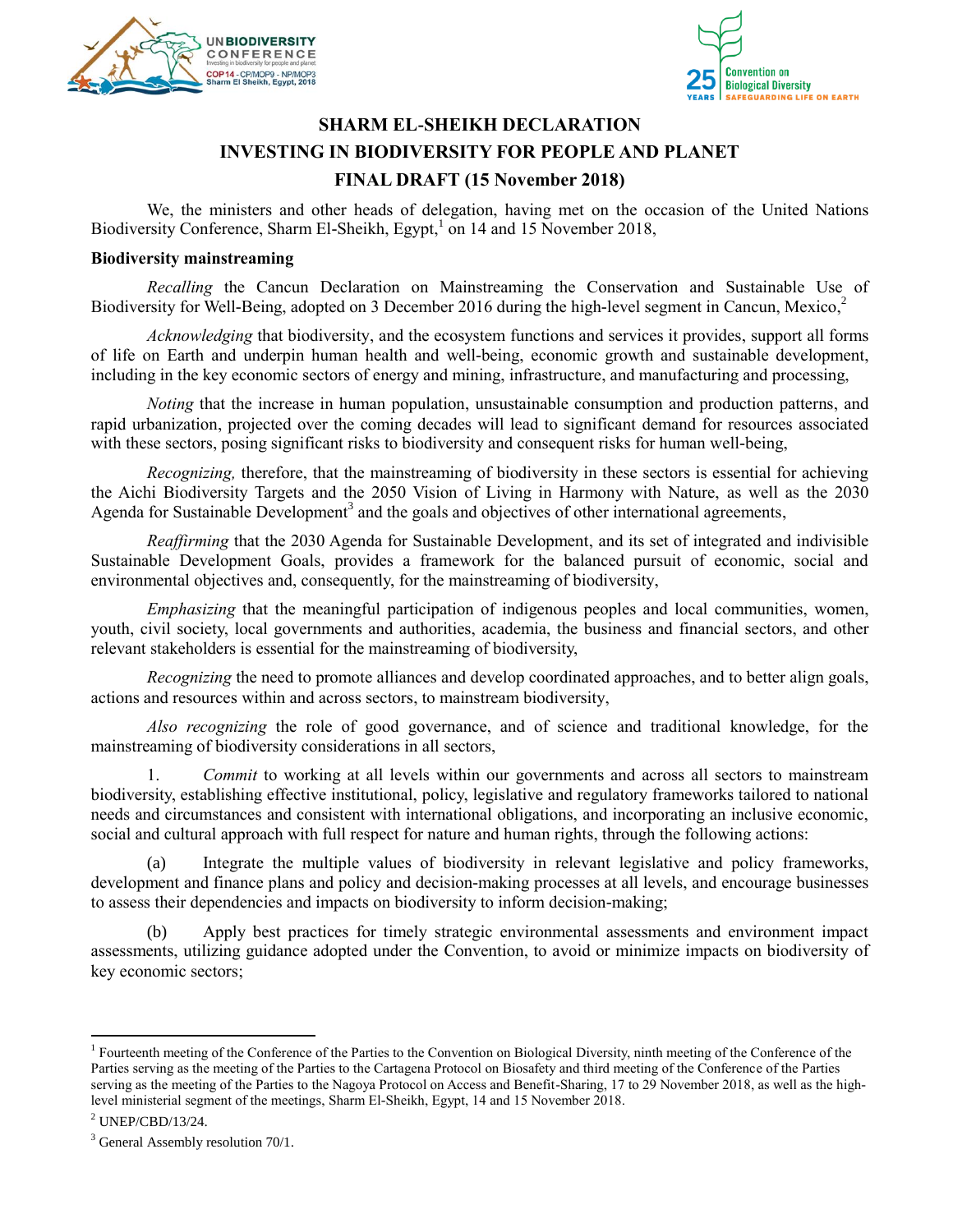(c) Utilize and further develop planning tools, such as integrated spatial planning, to consider all available options for achieving development needs, while avoiding or minimizing negative impacts on biodiversity;

(d) Phase out or reform subsidies and other incentives that are harmful to biodiversity, and create incentives aimed at mainstreaming biodiversity in key economic sectors;

(e) Expand dialogue and exchange experiences and best practices among all actors involved in infrastructure development, including urban, transport and energy infrastructure, enhance cooperation between cities and regions, and mainstream the principles of healthy cities in urban planning, management, decisionmaking and development;

(f) Further develop communication, education and public awareness tools and messaging on the importance of conserving and sustainably using biodiversity to support changes in behaviour and decisionmaking at all levels and in all sectors;

(g) Mainstream biodiversity and health linkages into policies, plans and strategies, including national policies for health and national biodiversity strategies and action plans, in line with the objectives of the 2030 Agenda for Sustainable Development and regional and national development agendas;

Strengthen the development and application of ecosystem-based approaches to achieve climate change mitigation and adaptation and disaster risk-reduction, and to combat land degradation, while simultaneously contributing to the conservation and sustainable use of biodiversity;

Promote sustainable consumption and production and a circular economy to avoid or minimize impacts on biodiversity from key economic sectors;

(j) Facilitate access to and transfer of relevant technologies, including biotechnologies, that contribute to the key sectors while avoiding or reducing negative impacts on biodiversity;

(k) Develop and/or strengthen synergies among relevant multilateral environmental agreements;

2. *Urge* the development agencies, businesses, financial institutions and other stakeholders to apply and support the above actions, as appropriate, and to use social and environmental safeguards in decisions and investments to support the conservation and sustainable use of biodiversity;

## **Strategic Plan for Biodiversity 2011-2020 and further action**

*Noting* that the Conference of the Parties to the Convention on Biological Diversity, at its fourteenth meeting, is expected to establish a process for developing a post-2020 global biodiversity framework to be considered at its fifteenth meeting;

1. *Commit* to:

(a) Accelerating efforts to implement the Strategic Plan for Biodiversity 2011-2020 and achieve the Aichi Biodiversity Targets, including by implementing the decisions of the Conference of the Parties and the Cartagena and Nagoya Protocols, as appropriate, and by providing and mobilizing international and national resources, thereby contributing to the implementation of the 2030 Agenda for Sustainable Development;

(b) Supporting the development and implementation of a post-2020 global biodiversity framework, building on the Aichi Biodiversity Targets and the lessons learned from the implementation of the Strategic Plan for Biodiversity 2011-2020 and aligned with the 2030 Agenda for Sustainable Development, with a level of ambition and practicality that will facilitate the transformational changes needed to achieve the 2050 Vision for Biodiversity, as noted in the conclusions of the Subsidiary Body on Scientific, Technical and Technological  $\text{Advice:}^4$ 

 $\overline{a}$ <sup>4</sup> Recommendation 21/1, annex.